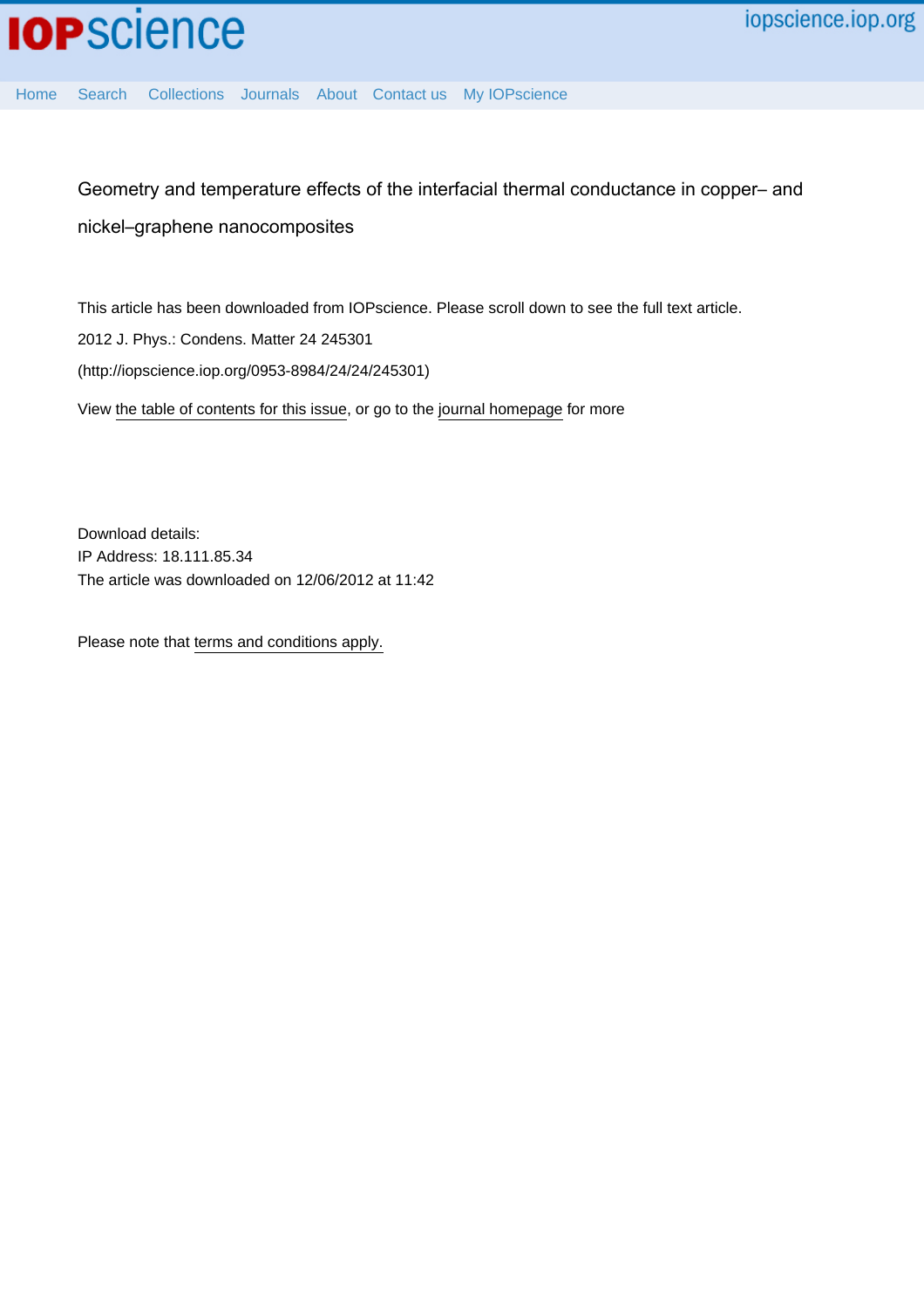# Geometry and temperature effects of the interfacial thermal conductance in copper– and nickel–graphene nanocomposites

# Shu-Wei Chang $^{\rm l}$ , Arun K Nair $^{\rm l}$  and Markus J Buehler $^{\rm l,2,3}$  $^{\rm l,2,3}$  $^{\rm l,2,3}$  $^{\rm l,2,3}$

<span id="page-1-0"></span><sup>1</sup> Laboratory for Atomistic and Molecular Mechanics, Department of Civil and Environmental Engineering, Massachusetts Institute of Technology, 77 Massachusetts Avenue, Room 1-235A&B, Cambridge, MA 02139, USA

<span id="page-1-1"></span><sup>2</sup> Center for Materials Science and Engineering, Massachusetts Institute of Technology,

77 Massachusetts Avenue, Cambridge, MA 02139, USA

<span id="page-1-2"></span><sup>3</sup> Center for Computational Engineering, Massachusetts Institute of Technology,

77 Massachusetts Avenue, Cambridge, MA 02139, USA

E-mail: [mbuehler@MIT.EDU](mailto:mbuehler@MIT.EDU)

Received 2 March 2012, in final form 11 April 2012 Published 18 May 2012 Online at [stacks.iop.org/JPhysCM/24/245301](http://stacks.iop.org/JPhysCM/24/245301)

#### Abstract

Graphene has excellent mechanical, electrical and thermal properties. Recently, graphene–metal composites have been proposed as a means to combine the properties of metals with those of graphene, leading to mechanically, electrically and thermally functional materials. The understanding of metal–graphene nanocomposites is of critical importance in developing next-generation electrical, thermal and energy devices, but we currently lack a fundamental understanding of how their geometry and composition control their thermal properties. Here we report a series of atomistic simulations, aimed at assessing the geometry and temperature effects of the thermal interface conductance for copper– and nickel–graphene nanocomposites. We find that copper–graphene and nickel–graphene nanocomposites have similar thermal interface conductances, but that both cases show a strong performance dependence on the number of graphene layers between metal phases. Single-graphene-layer nanocomposites have the highest thermal interface conductance, approaching  $\sim$ 500 MW m<sup>-2</sup> K<sup>-1</sup>. The thermal interface conductance reduces to half this value in metal–bilayer graphene nanocomposites, and for more than three layers of graphene the thermal interface conductances further reduces to ~100 MW m<sup>-2</sup> K<sup>-1</sup> and becomes independent with respect to the number of layers of graphene. This dependence is attributed to the relatively stronger bonding between the metal and graphene layer, and relatively weaker bonding between graphene layers. Our results suggest that designs combining metal with single graphene layers provide the best thermal properties.

(Some figures may appear in colour only in the online journal)

# 1. Introduction

Recent advances in the fabrication of ultrathin graphene layers have attracted a great deal of attention to study

size effects of multilayer graphene films  $[1-3]$  $[1-3]$ . Due to its remarkable physical properties such as high mechanical strength, and electrical and thermal conductivity, many studies have been devoted to the electronic structure of *n*-layer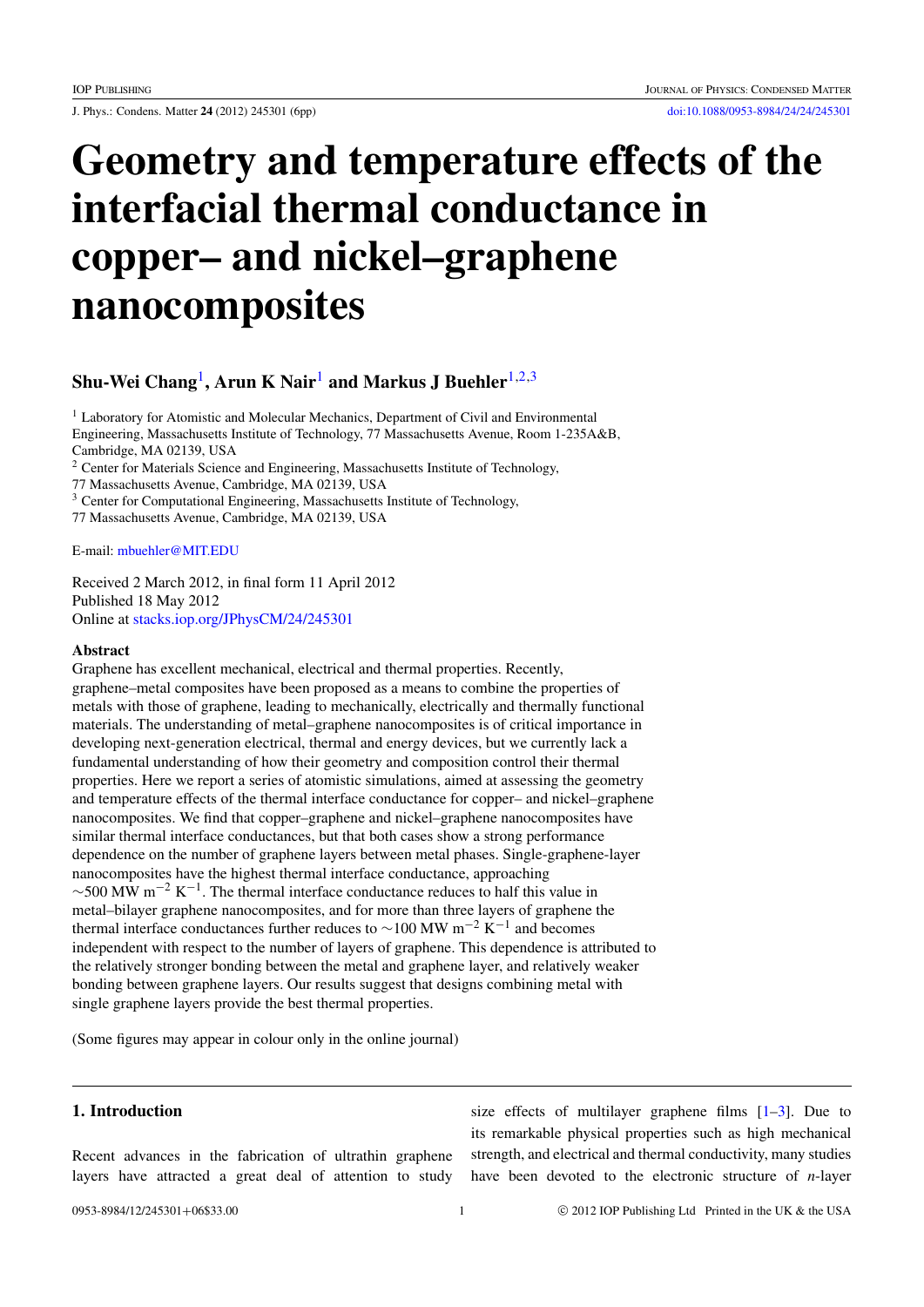<span id="page-2-0"></span>

Figure 1. Illustration of the Müller-Plathe approach and geometry of the metal–graphene nanocomposite. (a) Temperature distribution of a metal–graphene nanocomposite and illustration of copper/cross-plane multilayer graphene nanocomposite. (b) Copper/in-plane multilayer graphene nanocomposite.

graphene systems [\[4,](#page-5-2) [5\]](#page-5-3) and their vibrational properties [\[6–](#page-5-4)[8\]](#page-5-5). Graphene nanocomposite materials have been recently studied with the aim of creating new materials with bulk quantities of graphene. However, most of the earlier studies have primarily been focused on polymer matrices [\[9–](#page-5-6)[11\]](#page-5-7) and few have been concerned with metal matrices, albeit some recent studies have focused on the synthesis and assessment of the mechanical properties of this class of materials [\[12](#page-5-8)[–14\]](#page-5-9).

Graphene–metal materials are high performance thermal interface materials [\[15,](#page-5-10) [16\]](#page-5-11) and the understanding of thermal interface conductance between metal and graphene is crucial for the design of next-generation electronic or energy devices. However, there is limited amount of data for thermal interface conductance at the metal–graphene interface [\[17\]](#page-5-12). Previous studies have measured the thermal interface conductance at  $SiO<sub>2</sub>$ –graphene [\[18\]](#page-5-13) and Au–graphene interfaces [\[8\]](#page-5-5). Schmidt *et al* have reported that the thermal interface conductances between *c*-axis-oriented highly ordered pyrolytic graphite and several metals, including Al, Au, Cr and Ti, in the temperature range of 87–300 K are found to be similar to those of metal–diamond interfaces in the range of  $40-100$  MW m<sup>-2</sup> K<sup>-1</sup>.

Here, a series of atomistic simulations, aimed at assessing the geometry and temperature effects, are performed to systematically study the thermal interface conductance between *n*-layer graphene  $(n = 1, 2, 3, 4, 8, \text{ and } 12)$  and copper and nickel interfaces. We calculate and compare

the thermal interface conductance of different orientations of graphene layers (metal and in-plane graphene and metal and cross-plane graphene interfaces). Furthermore, the temperature effects on the thermal interface conductance in the temperature range of 230–430 K and the size effects on the thermal interface conductance are investigated to provide overall studies of the thermal interface conductance of metal–graphene nanocomposites.

# 2. Materials and methods

We consider metal and *n*-layer graphene  $(n = 1, 2, 3, 4, 8)$ and 12) nanocomposite materials as shown in figure [1.](#page-2-0) We calculate the interfacial thermal conductances at the metal–graphene interface for different orientations of graphene, temperatures, metal and the thickness of the multilayer graphene. Copper and nickel are the two metals investigated in this study. As shown in figure [1,](#page-2-0) two orientations, in-plane and cross-plane, of the graphene are studied. We fix the thickness of the metal to 20 nm and vary the number of the layers of graphene *n* to study the size effects of the thermal interface conductance.

Embedded-atom-method (EAM) interatomic potentials [\[19\]](#page-5-14), which include electron density contributions of atoms, are used for describing interactions between metal atoms. The interatomic interactions in graphene sheets are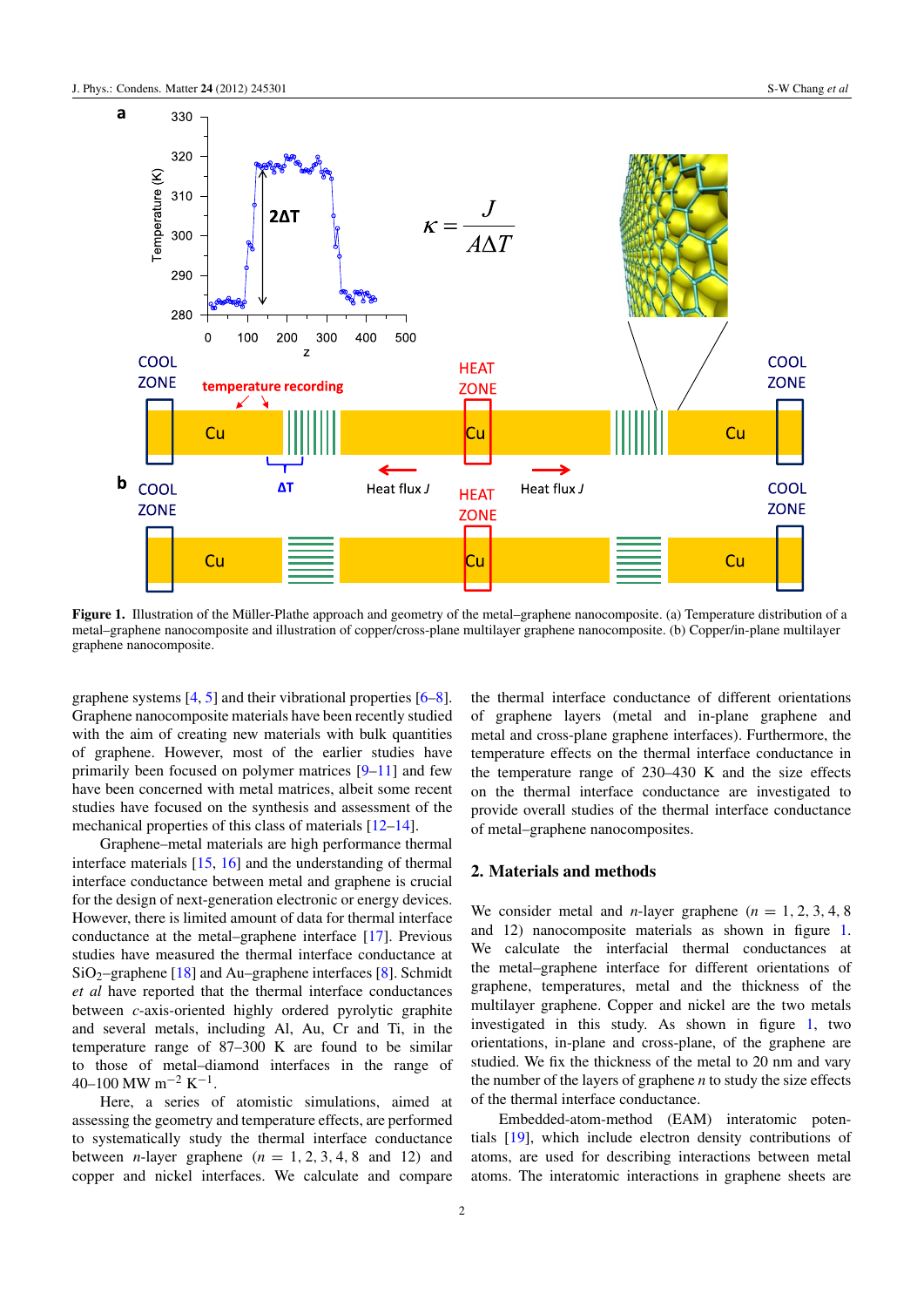described using the adaptive intermolecular reactive empirical bond-order (AIREBO) potential [\[20\]](#page-5-15), which is parameterized for carbon and/or hydrogen atoms. Additionally, Lennard-Jones (LJ) potentials are used to model the interactions between metals and graphene sheets. The choice of the pair potential is motivated by previous results that have indicated that the LJ potential with parameters derived from quantum level simulations provides a reasonable approximation to the behavior of metal–carbon interactions [\[21\]](#page-5-16). The LJ potential used here is suitable for this study since bonding between metal and graphene are van der Waals bonds and we only focus on the vibrational properties of metal–graphene nanocomposites at equilibrium configurations. We use the parameters that have been developed, tested and used in earlier studies to describe copper–graphene [\[22\]](#page-5-17) and nickel–graphene [\[23\]](#page-6-0) interactions.

LAMMPS is used to calculate the thermal interface conductance of metal–graphene nanocomposites [\[24\]](#page-6-1). For each model of the metal–graphene nanocomposites, an *NPT* ensemble is used to obtain the equilibrium structure. After *NPT* simulation, the Müller-Plathe approach  $[25]$  $[25]$  is used to calculate the thermal interface conductance. In the Müller-Plathe approach, a constant-energy molecular dynamics simulation (*NVE*) is performed and additional control is made through exchanging the momentum of atoms between the 'heat zone' and 'cool zone' every 1.3 ps as illustrated in figure [1.](#page-2-0) After achieving a steady state of the system, the temperature jump  $\Delta T$  at the metal–graphene interface is computed and then the thermal interface conductance is calculated by

$$
\kappa = \frac{J}{A\Delta T} \tag{1}
$$

in which *J* is the heat flux and *A* is the cross-section area of the nanocomposites.

#### 3. Results and discussion

We first compute the thermal interface conductance for copper and in-plane graphene and copper and cross-plane graphene interfaces as illustrated in figure [1.](#page-2-0) We find that the copper and cross-plane multilayer graphene  $(n = 8)$  nanocomposite has a thermal interface conductance of 84 MW m<sup>-2</sup> K<sup>-1</sup> while the copper and in-plane multilayer graphene  $(n = 8)$ nanocomposite has a larger thermal interface conductance of 230 MW m−<sup>2</sup> K −1 . We note that Gao *et al* have reported that interface thermal conductance between a metallic carbon nanotube and a Cu substrate is 296 MW m<sup>-2</sup> K<sup>-1</sup> [\[26\]](#page-6-3), which is close to our predicted value for the copper and in-plane graphene case. Our results show that the interface between the face-centered cubic (fcc) metal (111) surface and the in-plane multilayer graphene has a larger thermal interface conductance. The result is reasonable as the phonon group velocity is much higher for in-plane graphite compared to out-of-plane graphite. In agreement with our finding, an extension of the diffuse mismatch model has also predicted the same trend [\[27\]](#page-6-4). Experimental studies, which have shown that the thermal interface conductance between an

<span id="page-3-0"></span>

Figure 2. Temperature effects of the thermal interface conductance, including simulation results and theoretical analysis using DMM. The nanocomposite consists of 20 nm copper and four-layer graphene. The results show that there is no strong dependence between the thermal interface conductance and the temperature at temperatures above 200 K.

individual carbon nanotube (CNT) and a Au surface for *a*-axis orientation is larger than for its *c*-axis orientation [\[28\]](#page-6-5), also support the same trend as identified in our calculations. Although the in-plane multilayer graphene has a larger thermal interface conductance, the adhesion of the cross-plane graphene on fcc metal (111) is more stable, and we thus focus on the metal and cross-plane graphene case for studying the temperature and size effects of the thermal interface conductances.

We vary the temperature and calculate the thermal interface conductance for a copper–four-layer-graphene nanocomposite. We find that in the temperature range 230–430 K the thermal interface conductance of the copper–graphene interface is about 120 MW m<sup>-2</sup> K<sup>-1</sup> (figure [2\)](#page-3-0) and there is no strong dependence between the thermal interface conductance and the temperature. It is worth noting that our results are consistent with theoretical models [\[27\]](#page-6-4) and experimental data [\[29\]](#page-6-6) which have shown that the thermal interface conductance is essentially independent of temperature at temperatures above 200 K.

To quantify this, we use a modified elastic diffuse mismatch model (DMM) originally described by Duda *et al* for thermal contact between isotropic and anisotropic materials [\[30\]](#page-6-7). The thermal interface conductance from a metal film to a graphite substrate is given by

$$
h_{\rm BD} = \frac{1}{4} \sum_{j}^{3} \int_{\omega_{\rm D,j}} \hbar \omega v_{1,j} D_1(\omega, v_{1,j}) \frac{\partial f}{\partial T} \zeta_{(2),j}^{1 \to g,c} d\omega. \quad (2)
$$

Here *j* is a particular polarization,  $\hbar$  is the Planck's constant divided by  $2\pi$ ,  $\omega$  is the phonon angular frequency, *T* is the temperature and *f* is the Bose–Einstein distribution function. The metal properties are denoted by a subscript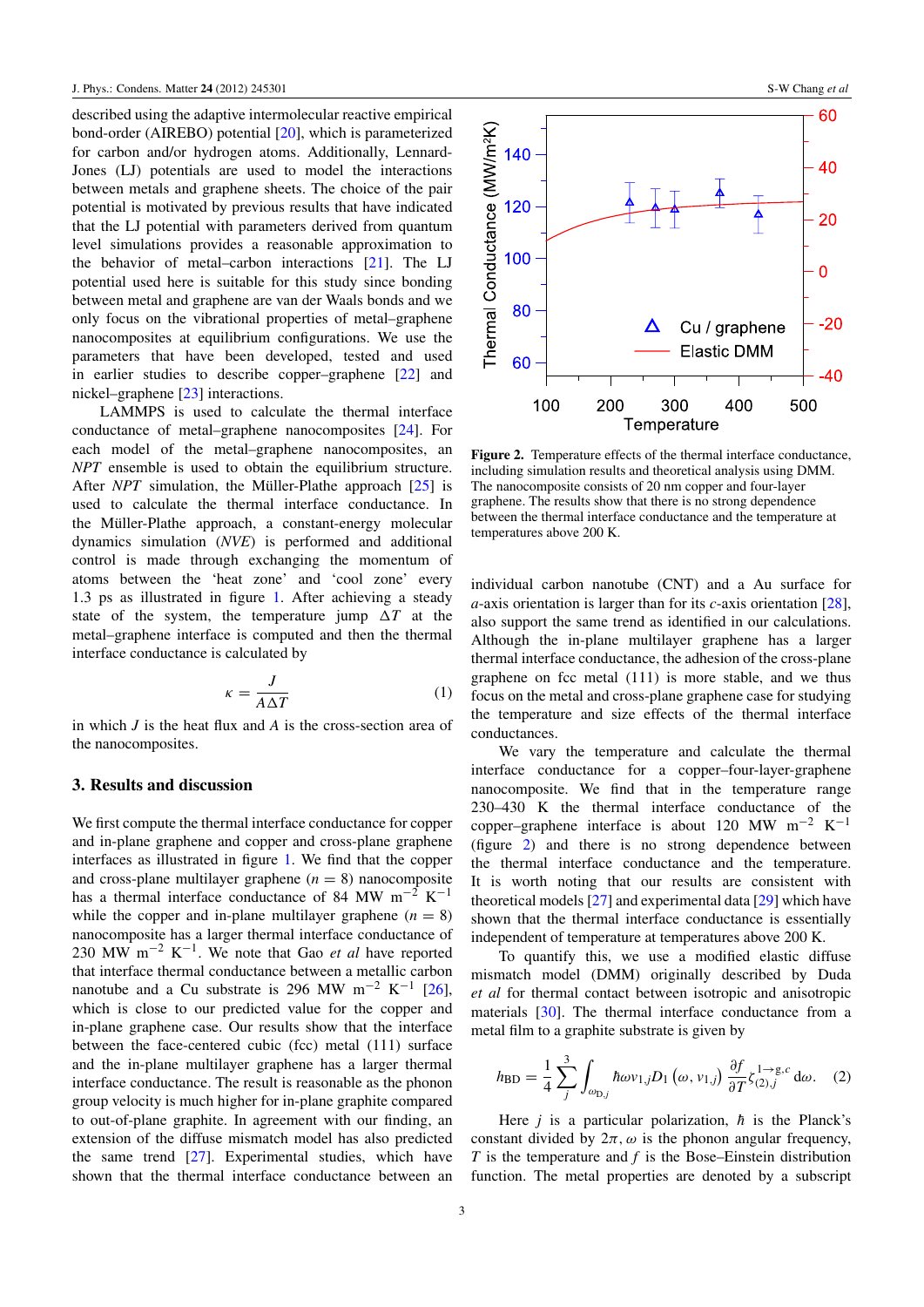or superscript '1'. The symbol 'g' represents graphite, '*c*' denotes the direction along the *c* axis of graphite,  $\omega_{D,j}$  is the Debye cutoff and  $\zeta_{(2)j}^{1\rightarrow g,c}$  $\sum_{(2),j}^{1\to g,c}$  is the transmission coefficient from the metal film to the *c*-axis graphite. Only the elastic processes are considered here and hence

$$
\zeta_{(2),j}^{1 \to g,c} = \frac{\frac{v_{c,j}}{v_{a,j}^2} \frac{1}{d}}{\frac{\omega}{v_{1,j}^2} + \frac{v_{c,j}}{v_{a,j}^2} \frac{1}{d}}
$$
(3)

where *d* is the interlayer spacing in graphite and is taken as  $d = 3.35$  Å. The parameter  $v_{1,j}$  is the polarization-specific Debye phonon group velocity and we use the values reported in [\[31\]](#page-6-8) for copper. For graphite, we use the same values as used by Duda *et al*, where  $v_{a,1} = 23,600 \text{ m s}^{-1}$ ,  $v_{a,t} =$ 15 900 m s<sup>-1</sup>,  $v_{c,1} = 1960$  m s<sup>-1</sup> and  $v_{c,t} = 700$  m s<sup>-1</sup> [\[30\]](#page-6-7). The predicted thermal interface conductances are plotted in figure [2.](#page-3-0) In accordance with results from previous studies [\[29,](#page-6-6) [30,](#page-6-7) [32\]](#page-6-9) the DMM qualitatively captures most of the temperature trend, but the DMM under-estimates the thermal interface conductance.

In order to study how the thermal interface conductance varies as the thickness of the graphene changes, we vary the number of layers of graphene *n* and calculate the thermal interface conductance for copper–graphene and nickel–graphene nanocomposites at a temperature of 300 K. Without presuming the stacking between the interface of metal and graphene, for  $n = 1-3$  we construct initial models with both topfcc and hcpfcc stacking between the interface of metal and graphene. The results show that after *NPT* simulations, no matter if the initial model is topfcc or hcpfcc stacking, the stacking between the metal and graphene interface changes into hcpfcc stacking at equilibrium, indicating that the hcpfcc stacking is more stable for metal–graphene nanocomposites.

In order to validate the predictions from our molecular simulations, we compute the interface stacking sequence for graphene–copper using density functional theory (DFT) for topfcc and hcpfcc cases. A fully periodic unit cell is used with the copper atoms oriented in the (111) direction with one layer of graphene at the interface of the copper–graphene composite. The periodic system is then relaxed to find the stable stacking sequence. We use the Quantum ESPRESSO package [\[35\]](#page-6-10) for DFT calculations with Perdew–Zunger pseudopotential parameters [\[33\]](#page-6-11). Energy cutoffs of 30 and 300 Ryd are used for plane-wave basis sets and charge density grids with 32 Monkhorst–Pack sampling *k*-points for Brillouin zone integration and has been verified to achieve a total energy convergence less than 1 meV/atom. Geometric relaxations are carried out for both topfcc and hcpfcc cases such that the force on atoms converged below a threshold of 10 meV  $\AA^{-1}$ . Our DFT results indicate that the hcpfcc case has a lower energy state compared to the topfcc case. This confirms the stacking sequence predicted by our molecular dynamics results and hence the hcpfcc stacking sequence obtained in the molecular simulations is not an artifact of the interatomic potential employed at the interface.

The results of thermal interface conductance for metal–graphene nanocomposites with different numbers of

<span id="page-4-0"></span>

Figure 3. Size effects of the thermal interface conductance. The results show that copper/graphene and nickel/graphene nanocomposites have similar thermal interface conductance and the thermal interface conductance of metal/single-layer-graphene nanocomposite is much higher than that of metal/multilayer-graphene (*n* > 3) nanocomposite. (SLG: single-layer graphene; BLG: bilayer graphene; TLG: trilayer graphene.)

layers of graphene are shown in figure [3.](#page-4-0) We find that copper–graphene and nickel–graphene interfaces have similar thermal interfacial conductances. This finding is consistent with experimental results [\[34\]](#page-6-12) that have shown that there is only a ∼5% difference between the thermal boundary resistance between the CNT sheet and Cu, and between the CNT sheet and Ni, indicating that our results provide a reasonable qualitative model for studying the interface thermal conductance of metal–graphene nanocomposites.

Interestingly, we find that metal–single-layer graphene has excellent thermal interface conductance with a value of  $\sim$ 500 MW m<sup>-2</sup> K<sup>-1</sup>. The thermal interface conductance of the metal–bilayer graphene interface is about half that of the metal–single-layer-graphene interface and when the number of layers of graphene is larger than trilayer graphene, the thermal interface conductance reduces to  $\sim$ 100 MW m<sup>-2</sup> K<sup>-1</sup> and there is no dependence between the number of layers of graphene and the thermal interface conductances. It is worth noting that Schmidt *et al* have shown that the metal–graphite interface has a thermal interface conductance of  $40-100$  MW m<sup>-2</sup> K<sup>-1</sup> for Au-graphite, Al–graphite and Ti–graphite interfaces at 300 K [\[29\]](#page-6-6). Therefore, our results indicate that the value of the thermal interface conductance for the metal–multilayer  $(n > 3)$ graphene interface becomes close to the experimental data of metal–graphite interfaces. An important conclusion from this finding is that nanocomposites that consist of metal and single-layer graphene should have a much higher performance than metal–multilayer graphene nanocomposites.

The thermal interface conductance is mostly influenced by the interfacial bonding as both phonon flux and the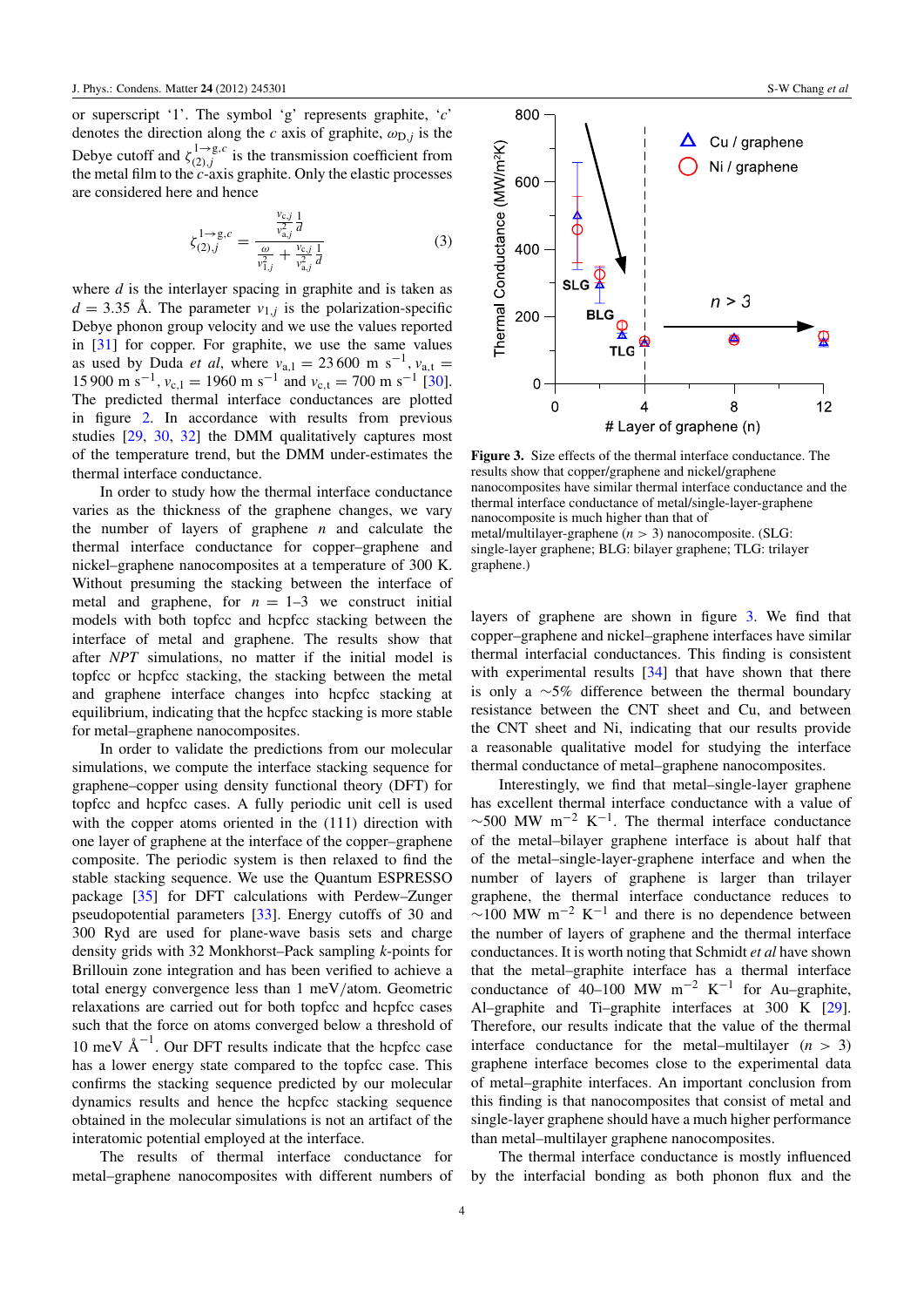vibrational mismatch are subject to the interfacial bond strength [\[32\]](#page-6-9). Hopkins *et al* have shown that the increase of the bond strength at the interface increases the graphene cross-plane velocities  $(v_{c,1}$  and  $v_{c,t}$ ) and thus increases the thermal interface conductance [\[32\]](#page-6-9). We attribute the higher thermal interface conductance of metal–single-layer graphene to the increase of bond strength between the metal and single-layer graphene. Note that there is only metal–carbon bonds at the metal–single-layer graphene interface, while for the case of multilayer graphene, the weak interactions between graphene sheets has a significant effect at the interface. The spring constant of the metal–carbon bond, which is computed from parameters of the LJ potential (and originally derived from quantum simulations), is about 11 times larger than the spring constant between the *c*-axis graphene sheets. Since the velocity is proportional to the square root of the spring constant, this leads to a factor of 3.32 higher for the velocity. The factor coincides with the fact that the thermal interface conductance of the metal–single-layer graphene is 3.52 times larger than that of the metal and the multilayer-graphene interface. Therefore, we propose that the metal–single-layer-graphene nanocomposite has stronger bonding strength at the metal–graphene interface, which increases the graphene cross-plane velocities and thereby leads to a higher thermal interface conductance. Note that a similar mechanism has been reported by Hopkins *et al* [\[32\]](#page-6-9) to explain the higher thermal interface conductance resulting from chemical functionalization of graphene layers. However, we anticipate that further fundamental studies are needed to fully understand the mechanisms by which heat transfers across this interface.

#### 4. Conclusion

We studied the thermal interfacial conductance of copper– graphene and nickel–graphene nanocomposites for different geometries, including temperature effects. The analysis with respect to the effects of the number of layers of graphene on the thermal interface conductance revealed that metal–single-layer graphene has an excellent thermal interface conductance. However, the thermal interface conductance reduces by 80% as the number of layers of graphene increases to larger than trilayer graphene. We attribute the excellent thermal interface conductance of the metal–single-layer graphene to the stronger bonding strength at the metal and single-layer-graphene interface. Our results suggest that metal–single-layer-graphene nanocomposites would be potential candidate materials for the next-generation electronic or energy devices. On the other hand, since the nickel–graphene and copper–graphene interfaces have a similar thermal interface conductance—and considering nickel has better mechanical properties and nickel–graphene has a greater cohesive energy—we anticipate that the nickel–graphene nanocomposite is a better material for electronic, structural and energy applications.

# Acknowledgments

We acknowledge support from DARPA-NTI. Helpful discussions with Y Zhao and C L Chen (Teledyne Scientific) are appreciated.

#### References

- <span id="page-5-0"></span>[1] Novoselov K S *et al* 2004 Electric field effect in atomically thin carbon films *Science* [306](http://dx.doi.org/10.1126/science.1102896) [666–9](http://dx.doi.org/10.1126/science.1102896)
- [2] Ferrari A C *et al* 2006 Raman spectrum of graphene and graphene layers *Phys. Rev. Lett.* 97 187401
- <span id="page-5-1"></span>[3] Gupta A *et al* 2006 Raman scattering from high-frequency phonons in supported *n*-graphene layer films *Nano Lett.* [6](http://dx.doi.org/10.1021/nl061420a) [2667–73](http://dx.doi.org/10.1021/nl061420a)
- <span id="page-5-2"></span>[4] Latil S and Henrard L 2006 Charge carriers in few-layer graphene films *Phys. Rev. Lett.* [97](http://dx.doi.org/10.1103/PhysRevLett.97.036803) [036803](http://dx.doi.org/10.1103/PhysRevLett.97.036803)
- <span id="page-5-3"></span>[5] Aoki M and Amawashi H 2007 Dependence of band structures on stacking and field in layered graphene *Solid State Commun.* [142](http://dx.doi.org/10.1016/j.ssc.2007.02.013) [123–7](http://dx.doi.org/10.1016/j.ssc.2007.02.013)
- <span id="page-5-4"></span>[6] Saha S K *et al* 2008 Phonons in few-layer graphene and interplanar interaction: a first-principles study *Phys. Rev.* [78](http://dx.doi.org/10.1103/PhysRevB.78.165421) [165421](http://dx.doi.org/10.1103/PhysRevB.78.165421)
- [7] Yan J A, Ruan W Y and Chou M Y 2008 Phonon dispersions and vibrational properties of monolayer, bilayer, and trilayer graphene: density-functional perturbation theory *Phys. Rev.* [77](http://dx.doi.org/10.1103/PhysRevB.77.125401) [125401](http://dx.doi.org/10.1103/PhysRevB.77.125401)
- <span id="page-5-5"></span>[8] Koh Y K *et al* 2010 Heat conduction across monolayer and few-layer graphenes *Nano Lett.* [10](http://dx.doi.org/10.1021/nl101790k) [4363–8](http://dx.doi.org/10.1021/nl101790k)
- <span id="page-5-6"></span>[9] Rafiee M A *et al* 2009 Buckling resistant graphene nanocomposites *Appl. Phys. Lett.* [95](http://dx.doi.org/10.1063/1.3269637) [223103](http://dx.doi.org/10.1063/1.3269637)
- [10] Rafiee M A *et al* 2009 Enhanced mechanical properties of nanocomposites at low graphene content *ACS Nano* [3](http://dx.doi.org/10.1021/nn9010472) [3884–90](http://dx.doi.org/10.1021/nn9010472)
- <span id="page-5-7"></span>[11] Kim J *et al* 2012 Thermal and electrical conductivity of Al(OH)(3) covered graphene oxide nanosheet/epoxy composites *J. Mater. Sci.* [47](http://dx.doi.org/10.1007/s10853-011-5922-9) [1418–26](http://dx.doi.org/10.1007/s10853-011-5922-9)
- <span id="page-5-8"></span>[12] He F A *et al* 2011 Fabrication of hybrids based on graphene and metal nanoparticles by *in situ* and self-assembled methods *Nanoscale* [3](http://dx.doi.org/10.1039/c0nr00672f) [1182–8](http://dx.doi.org/10.1039/c0nr00672f)
- [13] Bartolucci S F *et al* 2011 Graphene–aluminum nanocomposites *Mater. Sci. Eng.* A [528](http://dx.doi.org/10.1016/j.msea.2011.07.043) [7933–7](http://dx.doi.org/10.1016/j.msea.2011.07.043)
- <span id="page-5-9"></span>[14] Song H Y and Zha X W 2010 Mechanical properties of Ni-coated single graphene sheet and their embedded aluminum matrix composites *Commun. Theor. Phys.* [54](http://dx.doi.org/10.1088/0253-6102/54/3/35) [143–7](http://dx.doi.org/10.1088/0253-6102/54/3/35)
- <span id="page-5-10"></span>[15] Huxtable S T *et al* 2003 Interfacial heat flow in carbon nanotube suspensions *Nature Mater.* [2](http://dx.doi.org/10.1038/nmat996) [731–4](http://dx.doi.org/10.1038/nmat996)
- <span id="page-5-11"></span>[16] Panzer M A *et al* 2008 Thermal properties of metal-coated vertically aligned single-wall nanotube arrays *Trans. ASME, J. Heat Transfer* [130](http://dx.doi.org/10.1115/1.2885159) [052401](http://dx.doi.org/10.1115/1.2885159)
- <span id="page-5-12"></span>[17] Schmidt A J, Chen X Y and Chen G 2008 Pulse accumulation, radial heat conduction, and anisotropic thermal conductivity in pump–probe transient thermoreflectance *Rev. Sci. Instrum.* [79](http://dx.doi.org/10.1063/1.3006335) [114902](http://dx.doi.org/10.1063/1.3006335)
- <span id="page-5-13"></span>[18] Chen Z *et al* 2009 Thermal contact resistance between graphene and silicon dioxide *Appl. Phys. Lett.* [95](http://dx.doi.org/10.1063/1.3245315) [161910](http://dx.doi.org/10.1063/1.3245315)
- <span id="page-5-14"></span>[19] Daw M S and Baskes M I 1984 Embedded-atom method—derivation and application to impurities, surfaces, and other defects in metals *Phys. Rev.* B [29](http://dx.doi.org/10.1103/PhysRevB.29.6443) [6443–53](http://dx.doi.org/10.1103/PhysRevB.29.6443)
- <span id="page-5-15"></span>[20] Brenner D W *et al* 2002 A second-generation reactive empirical bond order (REBO) potential energy expression for hydrocarbons *J. Phys.: Condens. Matter* [14](http://dx.doi.org/10.1088/0953-8984/14/4/312) [783–802](http://dx.doi.org/10.1088/0953-8984/14/4/312)
- <span id="page-5-16"></span>[21] Bardotti L *et al* 1995 Experimental observation of fast diffusion of large antimony clusters on graphite surfaces *Phys. Rev. Lett.* [74](http://dx.doi.org/10.1103/PhysRevLett.74.4694) [4694–7](http://dx.doi.org/10.1103/PhysRevLett.74.4694)
- <span id="page-5-17"></span>[22] Guo Y F and Guo W L 2006 Structural transformation of partially confined copper nanowires inside defected carbon nanotubes *Nanotechnology* [17](http://dx.doi.org/10.1088/0957-4484/17/18/033) [4726–30](http://dx.doi.org/10.1088/0957-4484/17/18/033)